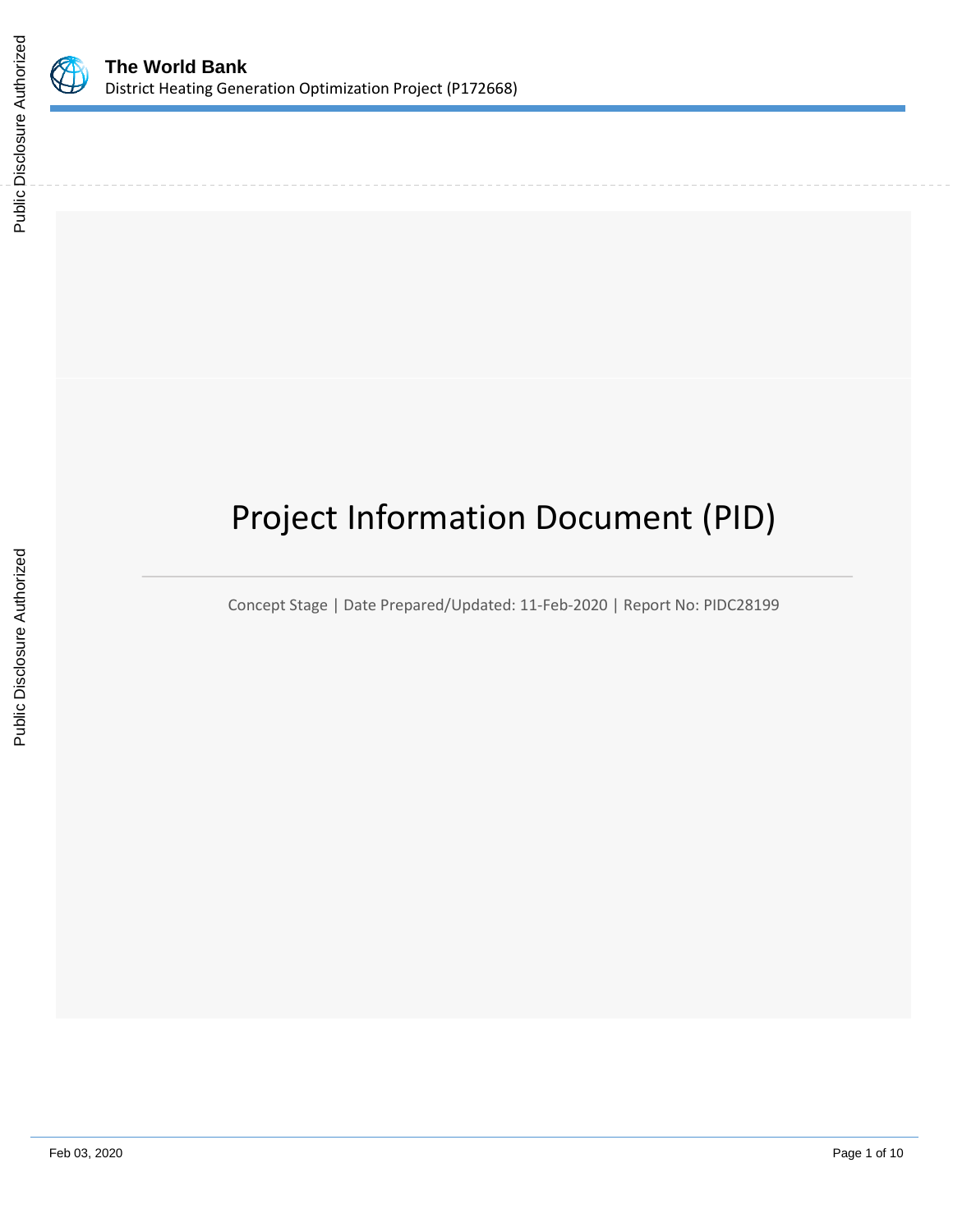

# **BASIC INFORMATION**

#### **A. Basic Project Data**

| Country<br>Moldova                  | Project ID<br>P172668           | Parent Project ID (if any)  | Project Name<br><b>Second District Heating</b><br><b>Efficiency Improvement</b><br>Project (P172668) |
|-------------------------------------|---------------------------------|-----------------------------|------------------------------------------------------------------------------------------------------|
| Region                              | <b>Estimated Appraisal Date</b> | <b>Estimated Board Date</b> | Practice Area (Lead)                                                                                 |
| EUROPE AND CENTRAL ASIA             | Apr 13, 2020                    | Jun 26, 2020                | Energy & Extractives                                                                                 |
| <b>Financing Instrument</b>         | Borrower(s)                     | <b>Implementing Agency</b>  |                                                                                                      |
| <b>Investment Project Financing</b> | Ministry of Finance             | Termoelectrica              |                                                                                                      |

# **Proposed Development Objective(s)**

The Development Objective of the Project is to increase the efficiency of the District Heating system in Chisinau .

#### **PROJECT FINANCING DATA (US\$, Millions)**

# **SUMMARY**

| <b>Total Project Cost</b> | 100.00 |
|---------------------------|--------|
| <b>Total Financing</b>    | 100.00 |
| of which IBRD/IDA         | 100.00 |
| <b>Financing Gap</b>      | 0.00   |

#### DETAILS

#### **World Bank Group Financing**

| International Bank for Reconstruction and Development (IBRD) | 60.00 |
|--------------------------------------------------------------|-------|
| International Development Association (IDA)                  | 40.00 |
| <b>IDA</b> Credit                                            | 40.00 |

Environmental and Social Risk Classification **Concept Review Decision** 

Moderate Moderate Track II-The review did authorize the preparation to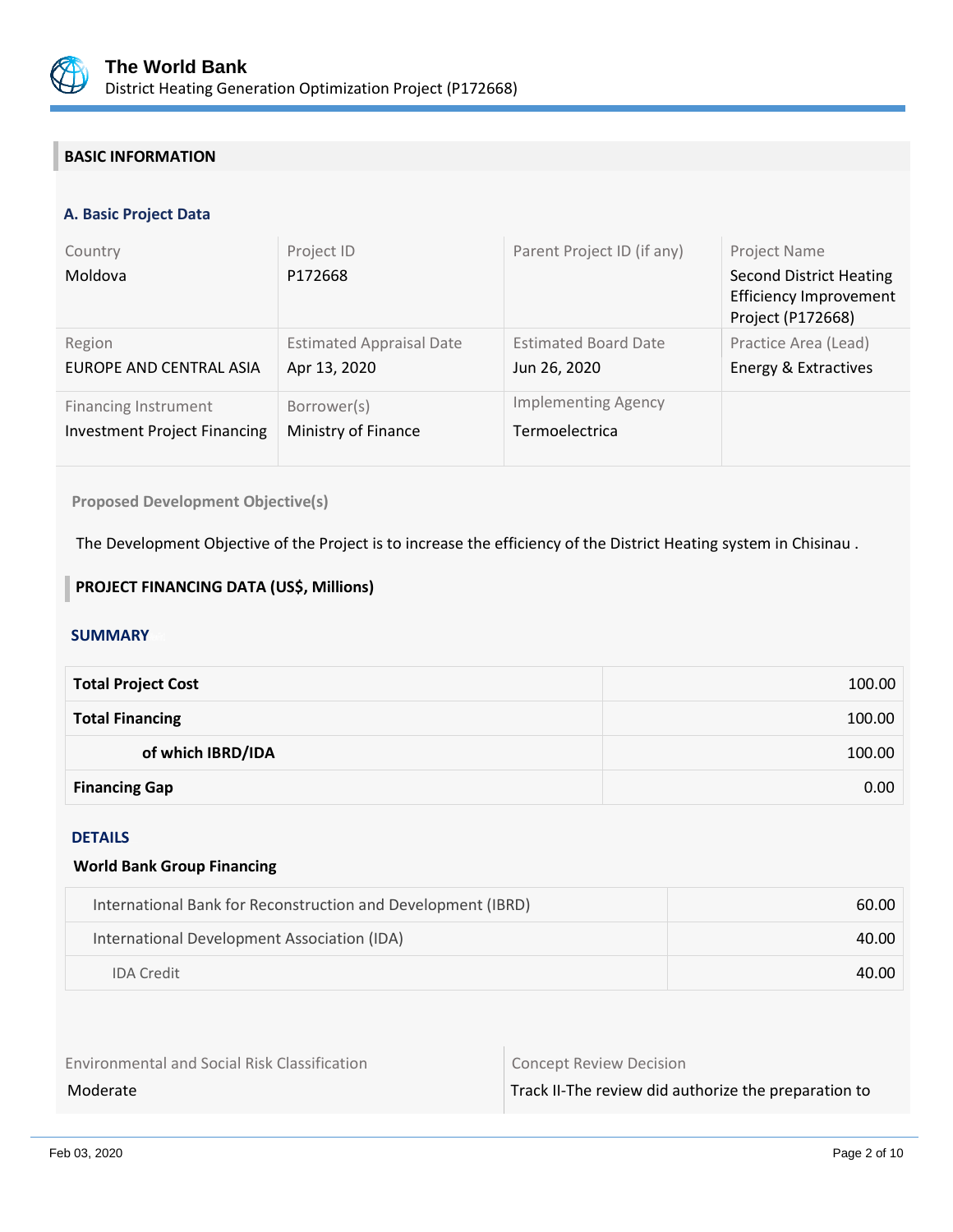

continue

Other Decision (as needed)

#### **B. Introduction and Context**

Country Context

1. **Since the early 2000s Moldova has made significant progress in achieving inclusive growth, averaging 5 percent annually, and reducing poverty, which declined from 26 percent in 2007 to 9.6 percent in 2015.** Despite heightened political instability, in the first half of 2019 the economy grew by 5.2 percent after a 4 percent growth rate in 2018. The growth was due to strong investments and robust private consumption driven by remittances, pre-election tax cuts and increase in wages and public transfers.

2. **Growth is expected to remain robust at around 3.6 percent on average by 2021, but with significant domestic and external downside risks.** In the medium term, the solid but declining remittances, together with private wage growth will sustain private consumption which will remain a key driver of growth**.** Against the background of lower remittances, projected weaker foreign and domestic demand, economic growth is expected to decelerate below historical values in 2019-2021. Expansionary fiscal policy measures adopted in 2018 - tax cuts, an increase in wages and public transfers - and constantly increasing financial intermediation activity underpinned growth in 2019. At the same time, lower growth in remittances and higher inflation eroding disposable incomes is expected to contribute to deceleration of economic growth.

3. **With declining productivity levels, lower external financing and existing structural deficiencies, Moldova remains highly vulnerable to shocks.** Moldova is vulnerable to changes in external demand and climate shocks due to its small size, open economy, and reliance on agriculture. It is also at risk because of high external debt and a legacy of political instability. Emigration of the working-age population and an annual population decline of around 1½ percent add to the country's economic, fiscal, and social fragility. Political uncertainty and vested interests undermine the reform agenda and the investment process. The large share of the state in the economy, coupled with weak institutions and governance challenges, including in the financial sector, pose additional risks. Extreme weather may affect agricultural output, impacting overall growth and poverty.

4. **Improving energy efficiency and ensuring energy supply security are critical factors in enhancing Moldova's economic competitiveness and key elements in fighting poverty according to the National Development Strategy. .** The average temperature in Moldova's capital, Chisinau, is minus 5 degrees Celsius in January and February. According to a World Bank analysis, on a typical winter, during the January–March period, the median Moldovan household devotes a fifth of its expenditures to energy services and products, mostly to stay warm. This share is higher for poorer households: the poorest quintile of Moldovan households spends over 20% of their income on energy on an annual basis. Inefficient energy use in Moldova is leading to higher energy costs for industries and residents, with a negative impact on growth and competitiveness. Despite the fact that energy intensity was almost halved since 1990 due to the decline of industry, Moldova remains one of the most energy intensive economies in the region.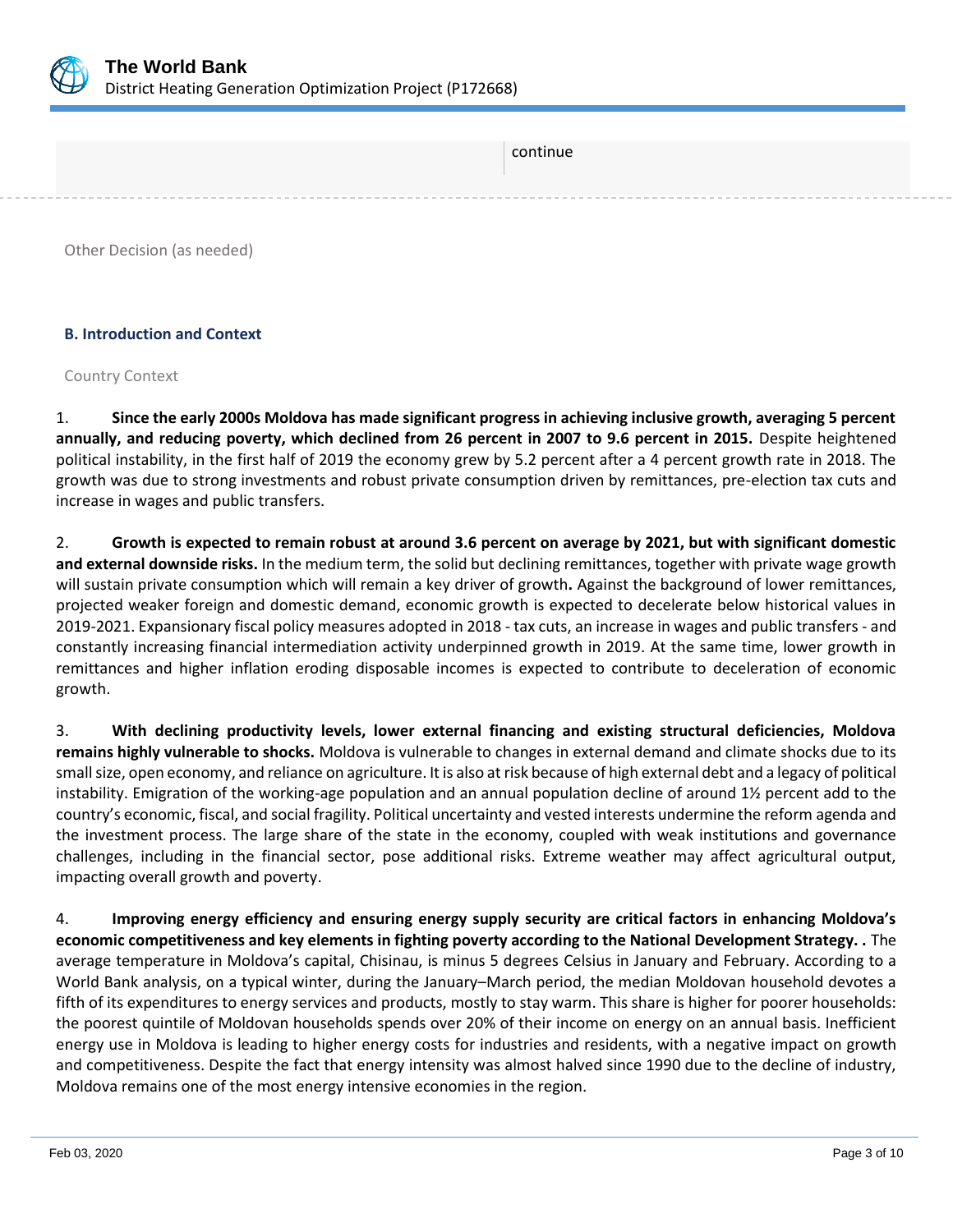

Sectoral and Institutional Context

**5. The DH Sector in Moldovan capital – the city of Chisinau is dominated by Termoelectrica.** Since 1990, the district heating system in Chisinau was managed by the municipally owned DH company "Termocom" (TC). TC owned and operated a pipeline network of 711 km serving a population of more than 500,000 or about 62 percent of Chisinau Municipality's residents (including suburbs), for whom the DH system was the least cost option for heating. Since 2001 TC had been financially in default and under legal bankruptcy proceedings. Due to the below cost-recovery level heating tariffs imposed by the municipality, TC had been able to continue its operations by accumulating arrears to CHP-1 and CHP-2, its main suppliers of heat. After the bankruptcy procedure legally ended in 2013, TC entered the liquidation procedure in February 2014. In 2015 TC was declared bankrupt and the GoM established a new company – "Termoelectrica" (TE), which replaced TC as the main operator of DH assets and provider of DH services in the city of Chisinau. TE was created through a merger of CHP-1 and CHP-2 (heat and electricity generators), and the purchase of TC's functional assets. Currently TE is a main producer of electricity in cogeneration mode in Moldova, producer and supplier of heat in Chisinau and its suburbs. It currently provides heating services to over 7,000 buildings, including more than 200,000 housing units and delivers to the national grid about 20% of the country's total electricity consumption. CHP-2 (renamed Source 1) remains the main source of DH and power production of TE, providing heat energy to the entire city. TE also operates heat-only boiler (HOB) plants, HOB South, HOB West, and 19 small HOB plants located in the suburbs.

**6. For several decades situation in the district heating sector in Chisinau has been deteriorating.** The heat in Chisinau is mostly produced by two Combined Heat and Power Plants (CHPs) which both CHPs fall short of modern efficiency standards, especially Source 2 (formerly CHP-1) which was commissioned in the 1950's. In comparison, Source 1 (formerly CHP-2) which was built in the mid-1970s operates at a much higher level of efficiency, while remaining well below modern efficiency standards. Operating without substantial rehabilitation or retrofit since their construction, the two CHPs have suffered from a gradual decline in efficiency, maximum output and reliability. The poor quality of DH services until 2016 has led to significant disconnections from the centralized DH system by the wealthy residents of Chisinau, who could afford installation of individual gas boilers in their own apartments. The rate of disconnections was so high that the viability of DH services was under threat. Such a perspective was however not acceptable, since about 40% of consumers of DH services, or about 160,000 residents could have been left with no alternative for heating. This was not only increasing energy insecurity and affecting sustainability of the DH system in the capital, but also had a strong negative impact on the welfare of the vulnerable population in Moldova.

7. **Since 2009 with the assistance from the World Bank (WB) Moldova has embarked on a comprehensive institutional, corporate and financial restructuring of the DH sector in Chisinau.** In 2014 the Bank approved District Heating Efficiency Improvement Project (DHEIP) (P132443) in the amount of US\$ 40.5 million with the objective of contributing to improved operational efficiency and financial viability of the new district heating company and improving quality and reliability of heating services delivered to the population in Chisinau. The DHEIP became effective on August 14, 2015 and since has been supporting "no regret" emergency investments, largely, on the demand side. The Project, in particular, supports: (a) modernization of largest pumping stations to reduce electricity consumption and provide for efficient variable flow operation mode of the DH system; (b) rehabilitation of selected segments of the distribution network to ensure continued secure DH service and reduction of losses of heat and hot water; (c) replacement of old and inefficient central heat substations (CHS) with modern fully-automated individual building level heat substations (IHS) for more efficient and secure heat supply to end-users; and (d) reconnection of selected public institutions, which were earlier disconnected from DH system.

8. **The DHEIP, while still under implementation, has already achieved remarkable progress**. In particular, the Project allowed to halt and reverse a downward spiral for DH services in Chisinau and is providing sufficient funds for maintenance and investments, the lack of which was causing poor quality of service. In the context of a very effective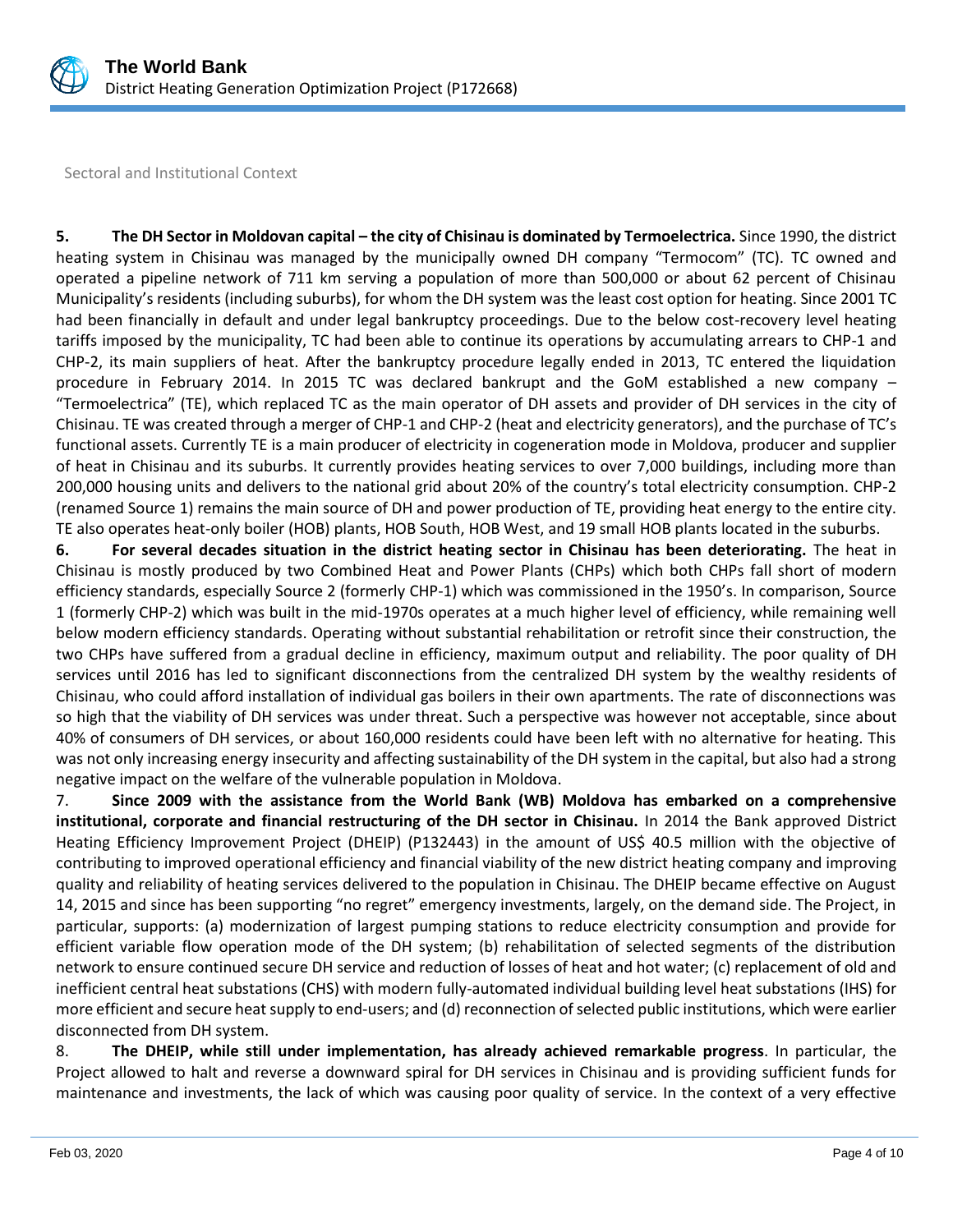restructuring of DH services in Chisinau under the leadership of the management of the newly created TE, DHEIP's implementation started rapidly and showed quick results. More than 80% of project funds were disbursed during the first three years of implementation. A new pumping station and main pipeline were constructed and other three major pumping stations (out of 17 in total) were rehabilitated up to the best modern standards allowing TE to optimize the heat supply to its consumers. Important segments of the main network were rehabilitated, and about 400 Individual Heat Substations were or are to be installed improving the heat and domestic hot water supply to end users. Success achieved in recovery process also includes completed corporate restructuring and optimization (with creation of single operator TE), major staff downsizing, reduction of thermal losses and electricity consumption (with DHEIP-financed investments), improvements in service and client-orientation (resulting in reconnections and increase in volumes of sales), return to operating profitability (thanks to overhaul of tariff methodology but with need for tariff increase moderated by increase in volume). Currently, with half a year to the Project's Closing Date, all priority investments have been completed and disbursement have reached 98%.

9. **The ongoing DHEIP revealed a significant need in investments on the supply side infrastructure, which is approaching the end of its operational life and may pose a threat to uninterrupted heat supply in Chisinau.** In 2018 the Bank responded to a request from the Government of Moldova and launched a study on the optimization of Chisinau DH system and fuel supply options. The Study on Optimization of Chisinau DH System and Fuel Supply Options (hereinafter the DH Optimization Study) was supported by a grant from the Swedish International Development Cooperation Agency (SIDA) in the amount of US\$235,000 provided through ESMAP. The Study's objective was to help TE and the GoM to identify the optimal energy model for short- to longer-term development of Chisinau DH and a supporting investment plan, to further improve TE's operational efficiency and financial viability.

**10. The final findings and recommendations of the DH Optimization Study were presented during a workshop in Chisinau on October 10, 2019.** The study recommended the optimal development strategy for the Chisinau DH sector, supported by an energy model, as well as a technical-economic model, which served as basis for a short- mid-, and longterm investment plan until the year 2035. The findings were received well by TE and GoM, as well as by the development partners. In addition, the Study served as a basis for TE to identify a new DH investment program to increase the efficiency and reliability of DH generation facilities. Following a presentation to the GoM by the team in August 2019, the GoM submitted to the Bank on September 23, 2019 a letter requesting funding support for a new DH operation in a total amount of US\$100 million.

#### Relationship to CPF

11. **The proposed Project would help achieve the strategic objectives of the Country Partnership Framework for Moldova (CPF, FY 2018-21).** By financing rehabilitation of the DH infrastructure in Chisinau, the proposed Project will contribute to achieving the CPF Focus Area 2 (Service Governance), namely, to improving efficiency, quality and inclusive access to public services. By increasing heat and electricity production in cogeneration mode and reducing heat production in HOBs, the Project will contribute to making heat energy more affordable and available to a wider consumer base. The proposed Project is integrated into and complements current Bank support to the Chisinau DH sector such as the DHEIP (P132443) and several technical assistance interventions, including the latest Optimization of Chisinau DH System and Fuel Supply Options Study (P167676).

**12. The proposed project would support the Bank's twin goals and UN Sustainable Development Goals (SDG).** By supporting higher quality and more efficient DH in Chisinau, the Project also supports the World Bank's twin goals of reducing poverty and increasing shared prosperity. Providing reliable, efficient, and environmentally friendly heating services will have a larger impact on the most vulnerable households in the city since they are often dependent on inadequate or expensive sources of heating (such as coal and firewood stoves) during cold months. The Project would be minimizing negative health impact caused by inefficient and dirty heating devices and indoor and outdoor air pollution.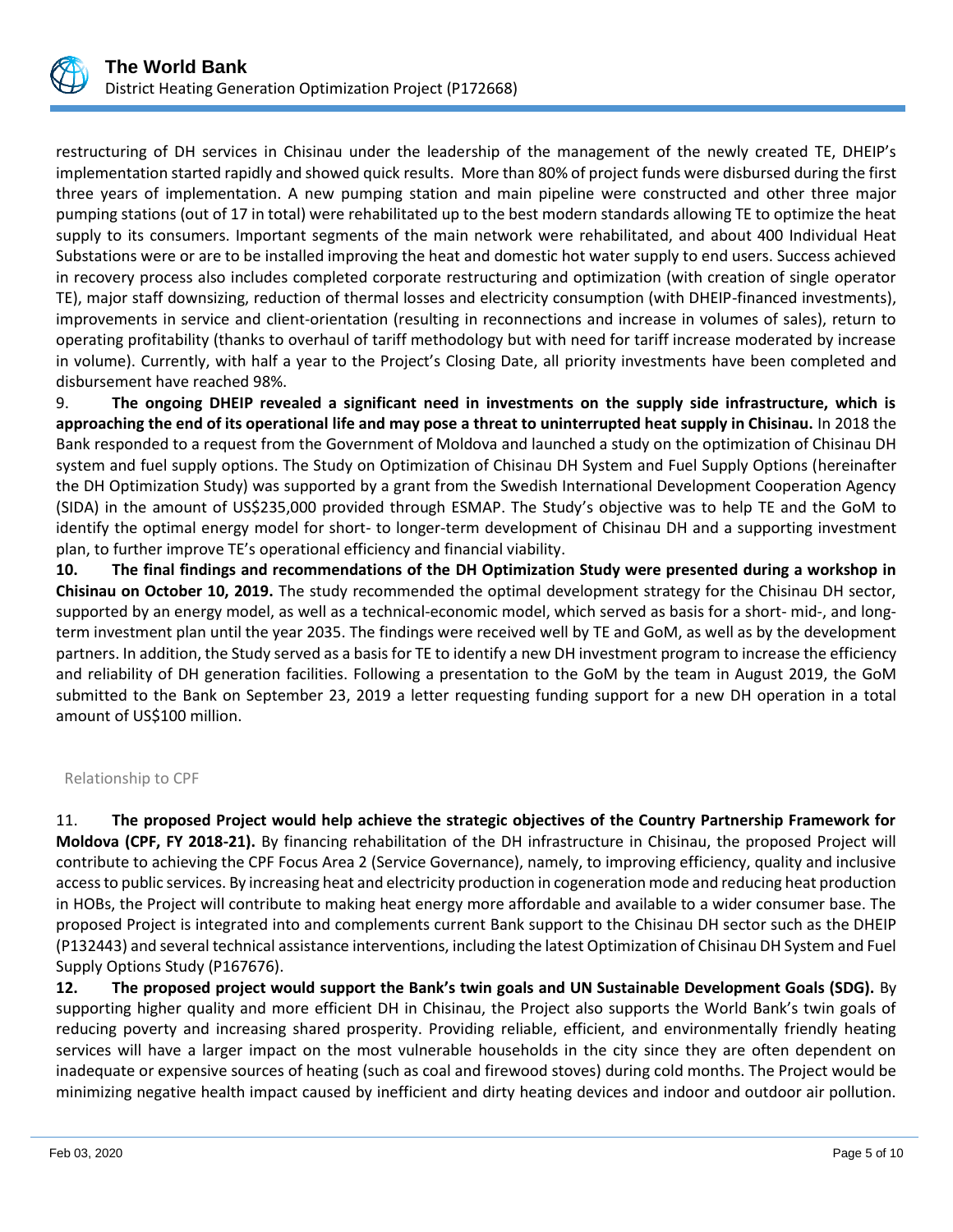

The Project will benefit women, who work or stay at home more often than men, as well as children and other people who use public facilities such as kindergartens, schools and other educational institutions, as well as health and elderly care institutions.

# **C. Proposed Development Objective(s)**

The Development Objective of the Project is to increase the efficiency and reliability of heat and power production in the Chisinau District Heating system.

Key Results (From PCN)

## **Progress towards achieving the PDO will be measured by the following indicators**

- Projected lifetime energy savings due to investments financed under the project (megawatt-hours [MWh])
- Generation Capacity constructed (MWe)
- Net electricity production increase (MWh)
- Heat production in CHP mode (Gcal/h)

#### **D. Concept Description**

#### **1. Background**

13. **The DH system in the Moldovan capital consists of four main production plants supplying heat to the DH network in Chisinau: CHP Source 1 and CHP Source 2 producing heat and electricity in combined cycle mode, and HOB West and HOB South producing heat with direct gas firing.** CHP Source 1 is the largest and the main source of district heating for the city of Chisinau that produces the base load during the heating season. The minimum boiler output of one unit is 200 t/h steam leading to around 70 – 80 Gcal/h district heat production capacity, while typical summer load is around 30 – 40 Gcal/h. Therefore, in summer CHP Source 1 should be operated in condensing mode (i.e. part of the heat produced must be evacuated in the cooling towers and therefore lost in open air), which is uneconomic and could generate about US\$1 million of losses annually. For this reason, CHP Source 2 has been kept operational<sup>1</sup> and is being operated in summer to produce district heat for domestic hot water heating. During heating seasons the areas of HOB West and HOB South are isolated and the plants produce all the heat to their areas, whereas in summer the shut-off valves are opened, HOB West and HOB South shut down and heat for domestic hot water purposes is produced with CHP Source 2 and/or CHP Source 1. In the beginning of the heating season in autumn a small portion of heat can be delivered to HOB West area from the CHP Source 1/CHP Source 2 area and HOB West can be operated in parallel.

14. **The Optimization Study revealed the need for a major overhaul/retrofit of Units 2 and 3 over the next few years.** These are critical investments necessary to maintain normal operation of Chisinau DH system. The CHP Source 1 consists of three cogeneration units and two operational peak/reserve hot-water-boilers. The steam turbines at CHP Source 1 are approaching the end of their prescribed operation lifetime (220 000 hours) with turbine 1 stopped in April 2019, turbines 2 and 3 expected to approach the end of their operation lifetime in 2021 and 2023 respectively. The Optimization Study identified the need for a major overhaul for the steam boilers (including replacement of worn out heat transfer surfaces, burners) and associated equipment. The turbine 1 also requires retrofitting, however, TE is currently financing retrofitting works out of its own funds. CHP Source 2 was built in the 1950's, is approaching the end of its operational lifetime and is

<sup>&</sup>lt;sup>1</sup> It was agreed in the DHEIP that CHP Source 2 (formerly CHP-1) will be shut down at the end of 2016 heating season, which was formally executed on March 30, 2016.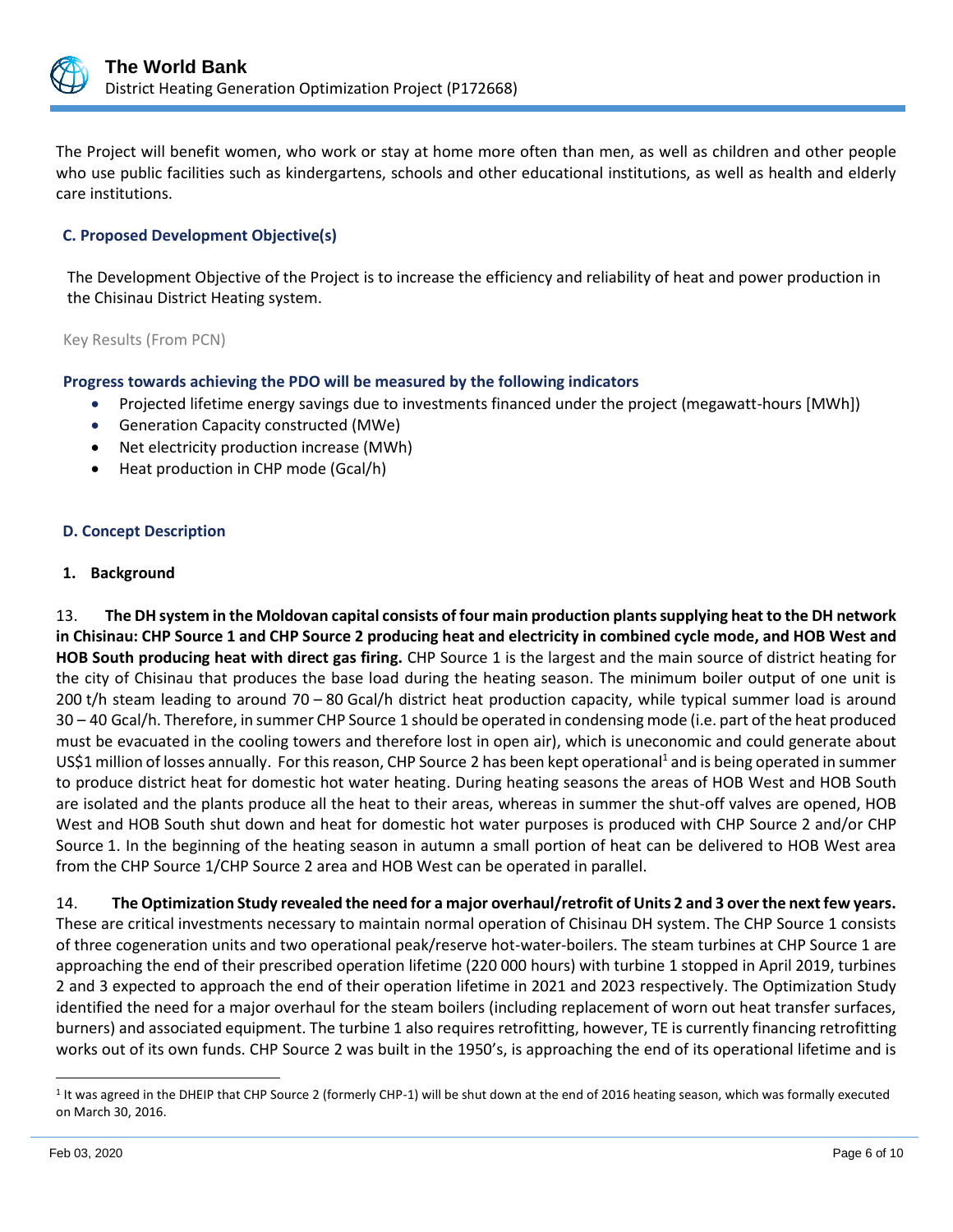

scheduled for closure. Source 2 offers very low power generation efficiency but is still being operated during summer months to cover a level of heat demand which is too low to justify running one of the source 1 unit (at the minimum level of power generation of a source 1 unit, most of the heat produced would be in excess of DH summer demand), or occasionally as backup during winter. While both HOB West and HOB South do not require substantial replacement of equipment over the next 10-year period, the Optimization Study, however, pointed out to the opportunities for installation of new high efficiency gas engine (GE) cogeneration units. This would allow to partially replace heat-only operation during winter and to cover the summer heat load with efficient cogeneration units.

# **2. Description**

15. Based on the above, the proposed Project is suggested to finance the following activities grouped into three components:

## **Component 1. Optimization of Heat and Electricity Generation (US\$91 million)**

This component will finance modernization of CHP Source-1 and installation of gas engines, including electrical connections, installation of a new Management Information System and Hydraulic Management System to increase and optimize the efficiency of heat and electricity production by Termoelectrica, and technical supervision for sub-component 1.2. The Component will consist of five subcomponents:

1.1. *Modernization of Generation at CHP Source-1 (US\$16.2 million),* financing: (i) Reconstruction of Unit 2 (US\$12 million), which will include reconstruction of steam turbine high-pressure equipment to extend its operational lifetime, retrofit of low-pressure equipment to increase electricity production capacity, power generator diagnosis, retrofit and modernization of vibration control module, replacement of turbine supporting equipment, replacement of heat boiler burners and other equipment to increase boiler's efficiency, and installation of automated control module for capacity regulation and burning and (ii) major overhaul of turbine and replacement of boiler heat surface at Unit 3 (US\$4.2 million), which will include major overhaul of steam turbine high-pressure equipment to extend its operational lifetime, and replacement of steam boiler' economizer.

1.2. *Increasing Efficient Cogeneration (US\$70 million).* This sub-component will finance the installation of (i) efficient cogeneration modular units (gas engines) at HOB West and CHP Source-3 [*a new dedicated facility within the area of*  Source-3<sup>[1]</sup>] (US\$63.7 million); and (ii) installation of power transformers and power facility/switch gear ID-110 kV (US\$6.3 million). This will include construction of new light facilities (sandwich panels) to accommodate gas engines and their installation, installation of power transformers and switch gears for connection to urban grid at HOB-West and installation of switch gears at Source-3. The final heat and power generation capacity and number of GE units will be determined at a later stage of the Project preparation [after international competitive bidding].

1.3. Development and installation of a modern comprehensive Management Information System (*Business and Operational Planning Management System*) for Termoelectrica to improve its operational planning and control capabilities (US\$3 million);

1.4. Development and installation of a modern interactive Hydraulic Management System (US\$0.3 million)

1.5. Technical Supervision for sub-component 1.2 (US\$1.5 million).

<sup>[1]</sup> Located within the yeard of CHP Source 2.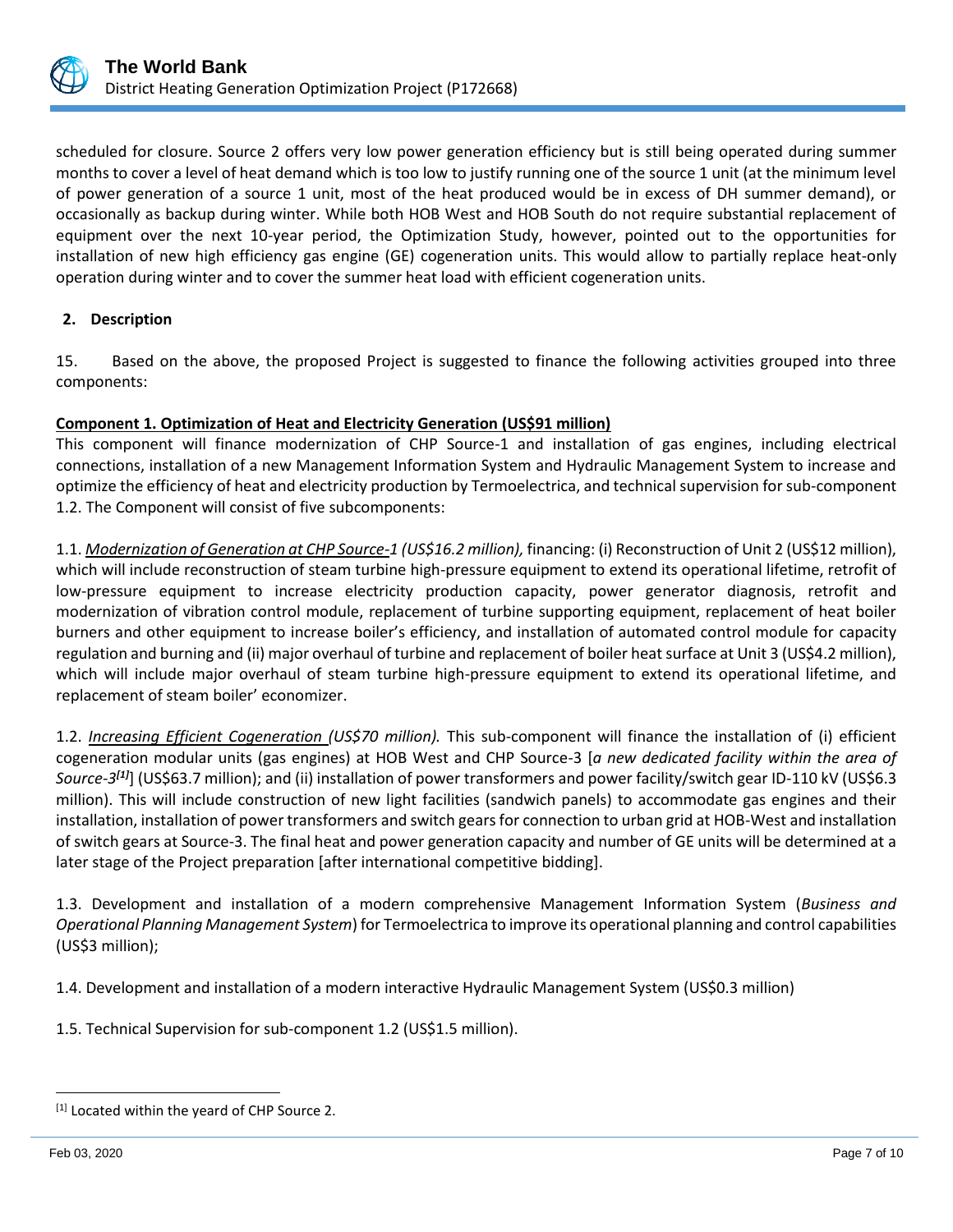

The final heat and power generation capacity and number of GE units will be determined at a later stage of the Project preparation [after international competitive bidding].

#### **Component 2. Pilot Energy Efficiency Investments (US\$7 million).**

This component will finance pilot energy efficiency investments by TE in the public and residential buildings that benefitted from installation of IHSs under the DHEIP and TE's own investments such as replacement of in-house heating distribution pipes, installation of new piping for DHW in the buildings which currently don't have the service (only about 50% of DH consumers have both heating and DHW provided by TE via DH system), and pilot investments in switching from vertical to horizontal internal distribution. Such investments would maximize the energy efficiency outcomes of DHEIP investments

#### **Component 3. Project Management and Technical Assistance (US\$2 million)** will consist of two subcomponents**:**

This sub-component will finance consultancy support for project implementation and supervision (US\$2 million), including fiduciary, safeguards, and project monitoring and reporting through the existing Moldovan Energy Project Implementation Unit (MEPIU), as well as entities' and Project's audits.

| Legal Operational Policies                                        | Triggered? |
|-------------------------------------------------------------------|------------|
| Projects on International Waterways OP 7.50                       | No.        |
| Projects in Disputed Areas OP 7.60                                | No         |
| Cummaniaf Carooning of Environmental and Cocial Dicks and Impacts |            |

Summary of Screening of Environmental and Social Risks and Impacts

16. **Environmental and social. Moderate**. While the project will generate mostly positive social, economic, and environmental benefits, it might also cause some environmental risks related to soil removal and destruction, air pollution, construction and solid wastes, dust, noise, occupational health and safety risks, and traffic disruptions during construction works. As per the initial screening, no additional land required for construction/reconstruction of infrastructure proposed under the component 1 (Optimization of Heat and Electricity Generation**)**. All the civil works confined to the land plots currently used by TE. However, there might be construction induced social impacts to the residences and business premises during the construction period. Respectively, most of World Bank Environmental and Social Standards (ESSs) are relevant to this Project. To address potential risks and impacts, considering requirements of the National environmental and social regulatory framework and of the WB ESSs, the borrower will prepare a series of documents: (a) Environmental and Social Impacts Assessment (ESIA) and ESMPs; (b) Labor Management Procedure (LMP); (c) Stakeholder Engagement Plan, - these documents will be disclosed and consulted with all interested parties. The main responsibilities in terms of ESSs and management plans implementation will be with the Project Implementation Unit which is currently implementing DHEIP. The PIU is staffed with well qualified environmental and social specialists which will ensure safeguards compliance during the project implementation. The World Bank will provide additional training and technical backstopping support with regards to new requirements of the ESSs before and during project implementation if necessary. The ESS documents will specify necessary capacity building activities for effective implementation of new ESS under the project.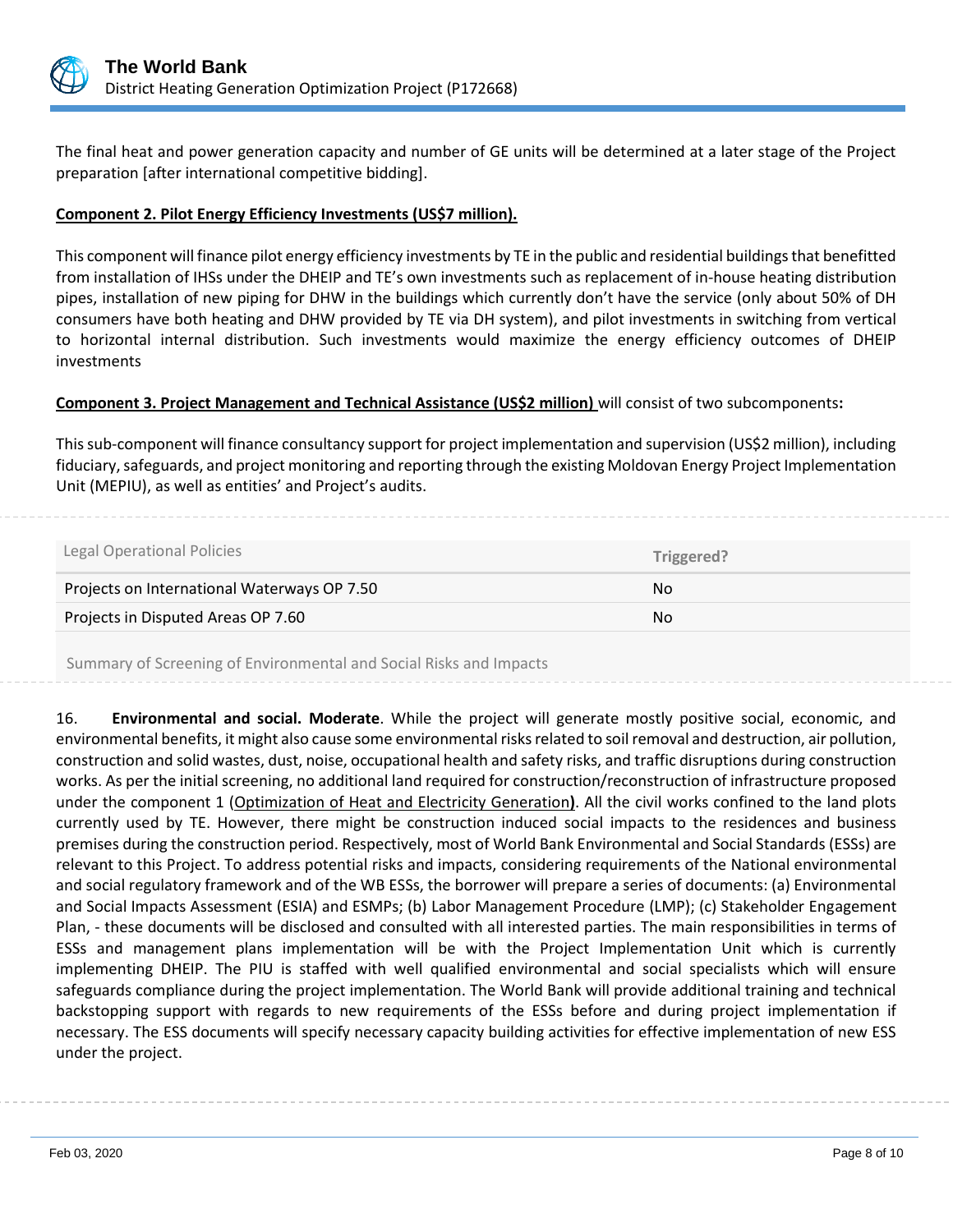

## **CONTACT POINT**

#### **World Bank**

Sandu Ghidirim, Fabrice Karl Bertholet Senior Energy Specialist

#### **Borrower/Client/Recipient**

Ministry of Finance Tatiana Ivanicichina State Secretary tatiana.ivanicichina@mf.gov.md

#### **Implementing Agencies**

Termoelectrica Veaceslav Eni Director General directorgeneral@termoelectrica.md

#### **FOR MORE INFORMATION CONTACT**

The World Bank 1818 H Street, NW Washington, D.C. 20433 Telephone: (202) 473-1000 Web:<http://www.worldbank.org/projects>

| <b>APPROVAL</b>                           |                                        |  |  |  |  |
|-------------------------------------------|----------------------------------------|--|--|--|--|
| Task Team Leader(s):                      | Sandu Ghidirim, Fabrice Karl Bertholet |  |  |  |  |
| <b>Approved By</b><br><b>METINUMALIDL</b> |                                        |  |  |  |  |
| Practice Manager/Manager:                 |                                        |  |  |  |  |
| Country Director:                         |                                        |  |  |  |  |
|                                           |                                        |  |  |  |  |